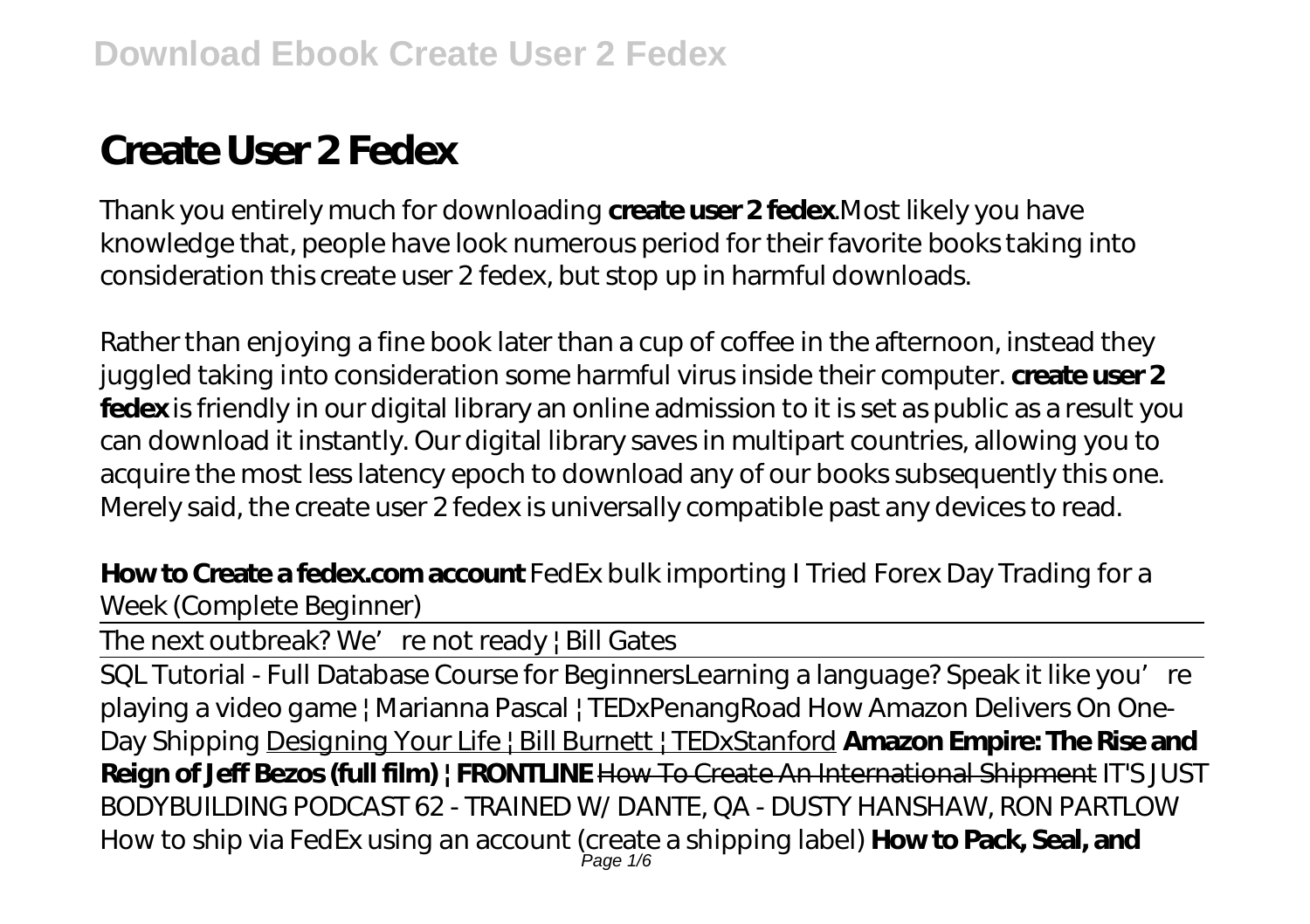# Label Shipments Easy online shipping with FedEx How To Build The Skeld From Among Us in Minecraft - Part 2 **Understand this first before applying at fedex as a package handler**

Beatbox brilliance | Tom Thum | TEDxSydney FedEx Logo - Lindon Leader | Logo design \u0026 Designer review

How to create FedEx Developer Account for integrating with Storepep Transmit your customs documentation electronically with FedEx Electronic Trade Documents Create User 2 Fedex

Admin Home tab, or select the Users 2. tab above and then click the Create new user button. 3. Select the desired department. 4. Enter the required User Details information. 5. Select an assigned account. 6. Select the department privileges. 7. Select the title you wish to assign the user. 8. Click the Create user button.

Create user 2 - FedEx Create FedEx user ID and account. It will allow you to access reports, update your account information, pay bills and much more.

Register FedEx User ID and FedEx Account

Access Free Create User 2 Fedex Create User 2 Fedex Ensure you have signed the Google Books Client Service Agreement. Any entity working with Google on behalf of another publisher must sign our Google ... speak out upper intermediate workbook, sometimes a great notion ken kesey, solutions for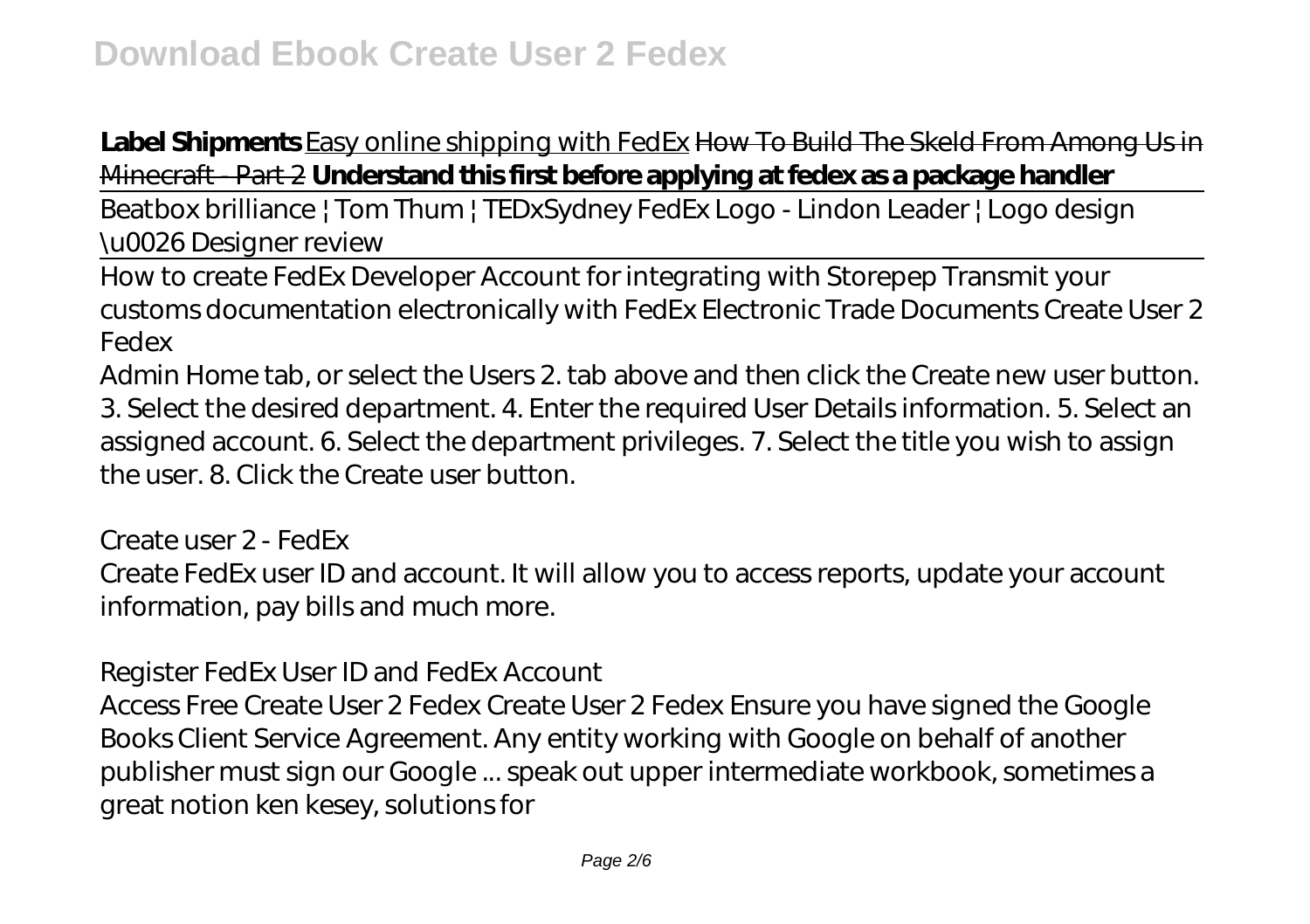#### Create User 2 Fedex - wakati.co

Create User 2 Fedex Create FedEx user ID and account. It will allow you to access reports, update your account information, pay bills and much more. Register FedEx User ID and FedEx Account Create user 2. Page 1. How to Create a New User using FedEx Ship Manager™ at fedex.ca Shipping Administration. Step by Step Instructions. 1.

#### Create User 2 Fedex - redditlater.com

Create User 2 Fedex Create FedEx user ID and account. It will allow you to access reports, update your account information, pay bills and much more. Register FedEx User ID and FedEx Account Create user 2. Page 1. How to Create a New User using FedEx Ship Manager™ at fedex.ca Shipping Administration. Step by

#### Create User 2 Fedex - dev.hlakc.org

Read PDF Create User 2 Fedex Create User 2 Fedex Yeah, reviewing a ebook create user 2 fedex could amass your close associates listings. This is just one of the solutions for you to be successful. As understood, endowment does not recommend that you have astounding points.

## Create User 2 Fedex - shop.kawaiilabotokyo.com

Streamlined shipping with FedEx Ship Manager TM at fedex.com, an online shipping tool built for shippers and shipments of all types and sizes. 40% off list rates\* Whether you're importing or exporting, you'll pay the same flat rates for eligible shipments within each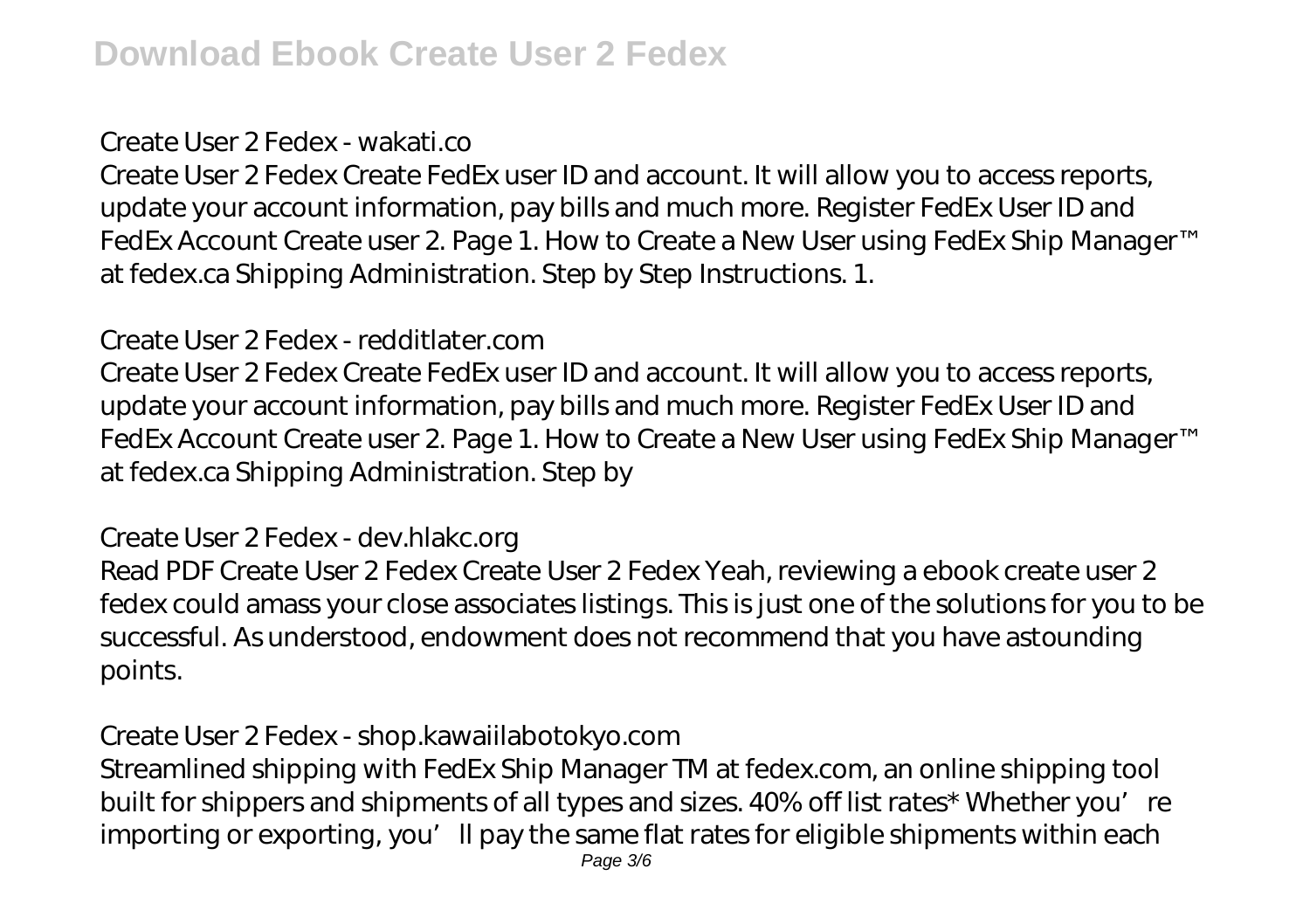region  $-$  and that' s 40% off our list rates. $*$ 

Open Account | FedEx United Kingdom

Choose a shipping service that suit your needs with FedEx. Whether you need a courier for next day delivery, if it' sheavy or lightweight – you'll find a solution for your business. Login to your account or learn more about how to become a better shipper, printing offers, or get inspiration for your small business.

Express Delivery, Courier & Shipping Services | FedEx ...

Use the Fedex.com site to login to your FedEx account, get your tracking status, find a FedEx near you, learn more about how to become a better shipper, get online print offers, or get inspiration for your small business needs.

FedEx | Tracking, Shipping, and Locations

Read Free Create User 2 Fedex Create User 2 Fedex As recognized, adventure as well as experience very nearly lesson, amusement, as well as bargain can be gotten by just checking out a ebook create user 2 fedex in addition to it is not directly done, you could put up with even more in the region of this life, just about the world.

Create User 2 Fedex - rancher.budee.org

Create User 2 Fedex Getting the books create user 2 fedex now is not type of inspiring means. You could not forlorn going behind ebook collection or library or borrowing from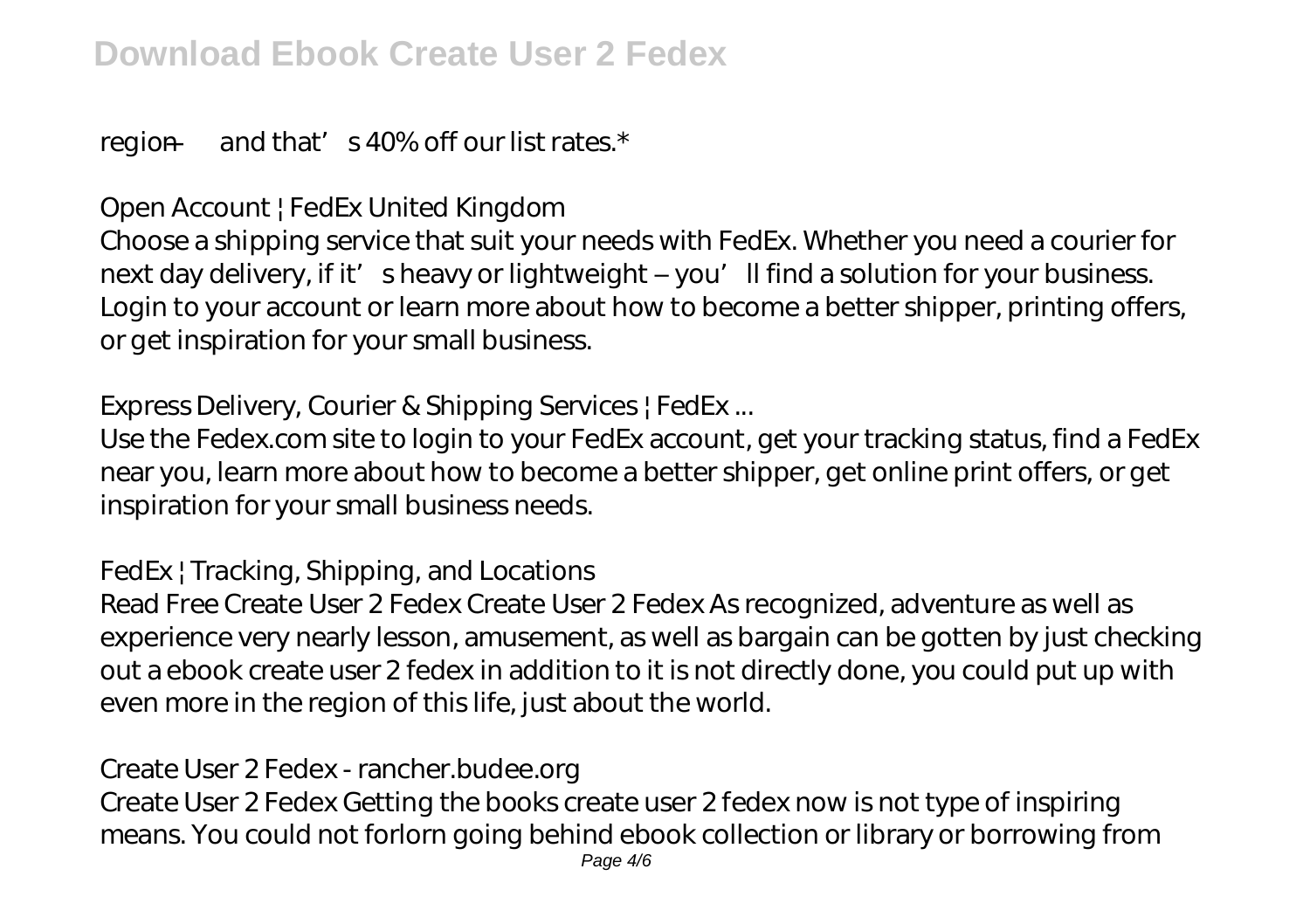your links to retrieve them. This is an definitely simple means to specifically acquire lead by on-line. This online revelation create user 2 fedex can be one of the ...

## Create User 2 Fedex - worker-front7-3.hipwee.com

FedEx Sales Team: 08456 016060. Monday to Friday from 09:00 to 17:00 you can speak to our sales team about becoming a FedEx customer or to discuss any existing rate arrangements. Contacts for Domestic enquiries. Customer Service: 03456 00 00 68. Our team is available Monday to Friday from 08:00 to 18:00 and Saturday from 08:00 to 12:00.

Accounts and Payments - Accounts - FedEx - Frequently ...

FedEx Sales Team: 08456 016060. Monday to Friday from 09:00 to 17:00 you can speak to our sales team about becoming a FedEx customer or to discuss any existing rate arrangements. Contacts for Domestic enquiries. Customer Service: 03456 00 00 68. Our team is available Monday to Friday from 08:00 to 18:00 and Saturday from 08:00 to 12:00.

FedEx - Frequently Asked Questions

Create User 2 Fedex - dev.hlakc.org Read Free Create User 2 Fedex Create User 2 Fedex As recognized, adventure as well as experience very nearly lesson, amusement, as well as bargain can be gotten by just checking out a ebook create user 2 fedex in addition to it is not directly done, you could put up with even more in the